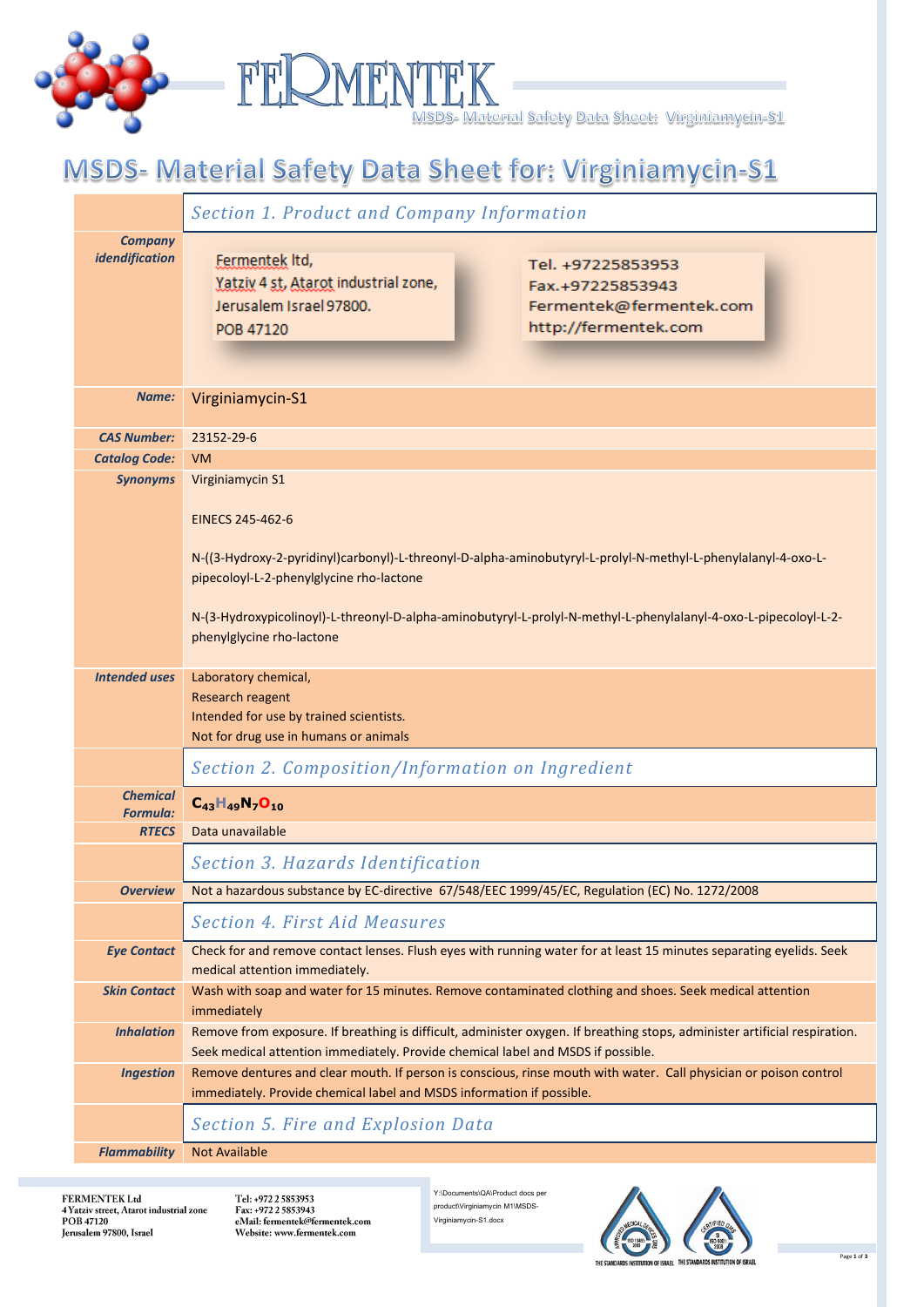



| <b>Flash Point</b>                                          | <b>Not Available</b>                                                                                                                                                                                                                             |
|-------------------------------------------------------------|--------------------------------------------------------------------------------------------------------------------------------------------------------------------------------------------------------------------------------------------------|
| <b>Combustion</b><br>products                               | CO, CO <sub>2</sub>                                                                                                                                                                                                                              |
| <b>Extinguishing</b><br><b>Media</b>                        | Carbon Dioxide, Dry chemical powder, polymer foam, water spray                                                                                                                                                                                   |
| <b>Special Fire</b><br><b>fighting</b><br><b>Procedures</b> | Use self-contained breathing apparatus and protective clothing to prevent contact with skin and eyes.                                                                                                                                            |
| <b>Unusual Fire</b><br><b>Hazards</b>                       | None known                                                                                                                                                                                                                                       |
|                                                             | <b>Section 6 - Accidental Release Measures</b>                                                                                                                                                                                                   |
| <b>Clean-up</b><br><b>Procedures</b>                        | Wearing appropriate protective gear as outlined under "Protective equipment" wipe up spill and place in sealed<br>container and hold for disposal. Avoid raising dust. Ventilate the area and wash spill site after material has been<br>removed |
| <b>Waste Disposal</b><br><b>Method</b>                      | Observe all Federal, State and Local regulations concerning the disposal of this product. Sweep up, place in a bag and<br>hold for waste disposal. Avoid raising dust. Ventilate area and wash spill site after material pickup is complete      |
|                                                             | Section 7 - Handling and Storage                                                                                                                                                                                                                 |
| <b>Protective</b><br><b>Equipment</b>                       | For spill clean-up, wear suitable protective clothing, chemical resistant rubber gloves, rubber boots, and chemical<br>safety goggles. Self-contained breathing apparatus or NIOSH/MSHA approved respirator is recommended.                      |
| <b>Storage and</b><br><b>Handling</b>                       | This product should be kept in a tightly closed container. This product should be handled only by qualified experienced<br>professionals. Wash thoroughly after handling this material.<br>Prolonged Store at -18oC.                             |
|                                                             | Section 8 - Exposure Controls / Personal protection                                                                                                                                                                                              |
| <b>General</b>                                              | Use in a chemical fume hood. Safety shower and eye bath. Use adequate ventilation to keep airborne concentrations<br>low.<br>Employ common industrial hygiene/safety practices.                                                                  |
| <b>Personal</b><br>protective<br>equipment                  | Respiratory: not required.<br>Hand: Compatible chemical-resistant gloves.<br>Eye: Chemical safety goggles.                                                                                                                                       |
|                                                             | <b>Section 9. Physical Data</b>                                                                                                                                                                                                                  |
| <b>Appearance</b>                                           | White solid                                                                                                                                                                                                                                      |
| <b>Molecular</b><br><b>Weight</b>                           | 824                                                                                                                                                                                                                                              |
| <b>Melting</b>                                              | 165oC-175oC                                                                                                                                                                                                                                      |
| <b>Solubility</b>                                           | Ethanol (3-4%), Methanol (3-4%), DMSO, Dichloromethane, DMF, water(sparingly).                                                                                                                                                                   |
|                                                             | Section 10. Stability and Reactivity Data                                                                                                                                                                                                        |
| <b>Stability</b>                                            | This material is stable if stored as directed                                                                                                                                                                                                    |
| <b>Conditions to</b><br><b>Avoid</b>                        | Excess heat, incompatible materials, strong oxidizers                                                                                                                                                                                            |
| <b>Incompatibles</b>                                        | Reactive with strong oxidizing agents.                                                                                                                                                                                                           |
| <b>Hazardous</b><br>polymerization                          | Will not occur                                                                                                                                                                                                                                   |
|                                                             | Section 11 - Toxicological Information                                                                                                                                                                                                           |
| <b>RTECS#:</b>                                              | No data available                                                                                                                                                                                                                                |
| <b>Acute Toxicity</b><br>data                               | Data unavailable                                                                                                                                                                                                                                 |
| <b>Signs and</b>                                            |                                                                                                                                                                                                                                                  |

FERMENTEK Ltd<br>4 Yatziv street, Atarot industrial zone<br>POB 47120<br>Jerusalem 97800, Israel

Tel: +972 2 5853953<br>Fax: +972 2 5853943<br>eMail: fermentek@fermentek.com<br>Website: www.fermentek.com

Y:\Documents\QA\Product docs per product\Virginiamycin M1\MSDS-Virginiamycin-S1.docx